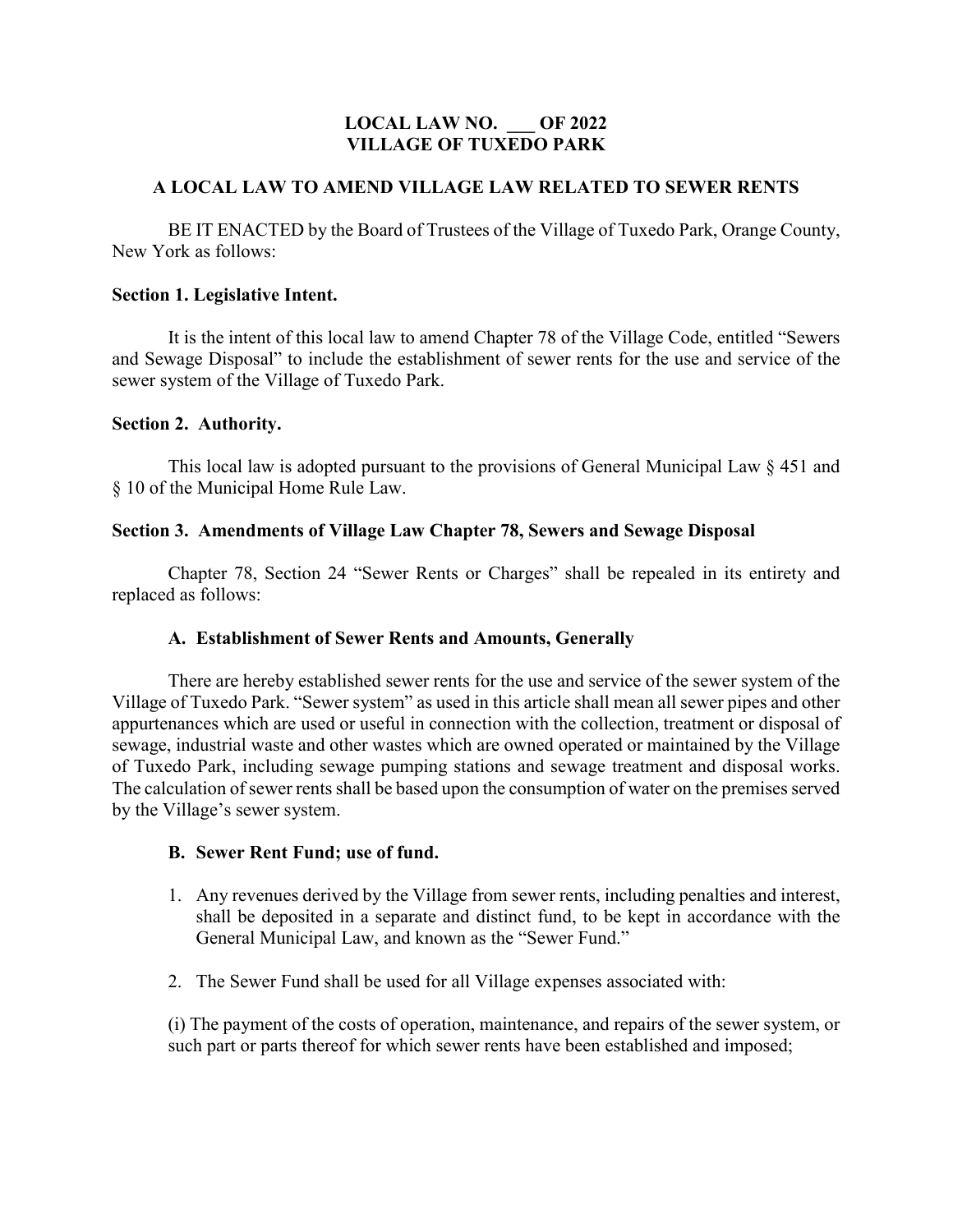(ii) The payment of the interest on and amortization of, or payment of, indebtedness which has been or shall be incurred for the construction of the sewer system or such part or parts thereof for which sewer rents have been established and imposed;

(iii) The construction of sewage treatment and disposal works with necessary appurtenances, including pumping stations, or for the extension, enlargement, or replacement of, or additions to, such sewer systems, or part or parts thereof.

3. A sewer rent charge shall be assigned to owners of properties located within or without the corporate limits of the Village who contribute wastes to the Village sanitary system.

# **C. Imposition of Sewer Rents**

- 1. In addition to any and all other fees and charges provided by law, the owner of any parcel of real property connected with the sanitary sewer system of the Village of Tuxedo Park shall pay a sewer rent for the use of such sanitary sewer system.
- 2. A sewer rent shall be assigned to owners of properties located within or outside the corporate limits of the Village of Tuxedo Park who contribute wastes to the municipal sanitary sewer system.
- 3. The sewer rent shall be based on the unit fee schedule determined by the Village Board of Trustees by resolution and such rents shall be based upon water consumption by individual property owners. The proportionate sewer rents based on water usage shall be fair and equitable.
- 4. The sewer rent assigned to any property owner who is not connected to the public water system, but who is connected to the public sewers, shall be based on the estimated or measured volume of sewage determined by the Sewer Inspector. Such charges shall be expressed in terms similar to water charge arrangements.
- 5. The Board of Trustees may, from time to time, modify the sewer rent originally or previously assigned to any property owner so long as such modification is rational and equitable.

# **D. Connection Costs**

- 1. All buildings requiring sewer service as of January 1, 1964, will be provided by the Village with a six-inch building sewer to within five feet of the property line. The cost of the remaining portion of the building sewer shall be the responsibility of the property owner.
- 2. The cost of the building sewer to sewer for all buildings requiring sewer service after January 1, 1964, shall be borne by the property owner.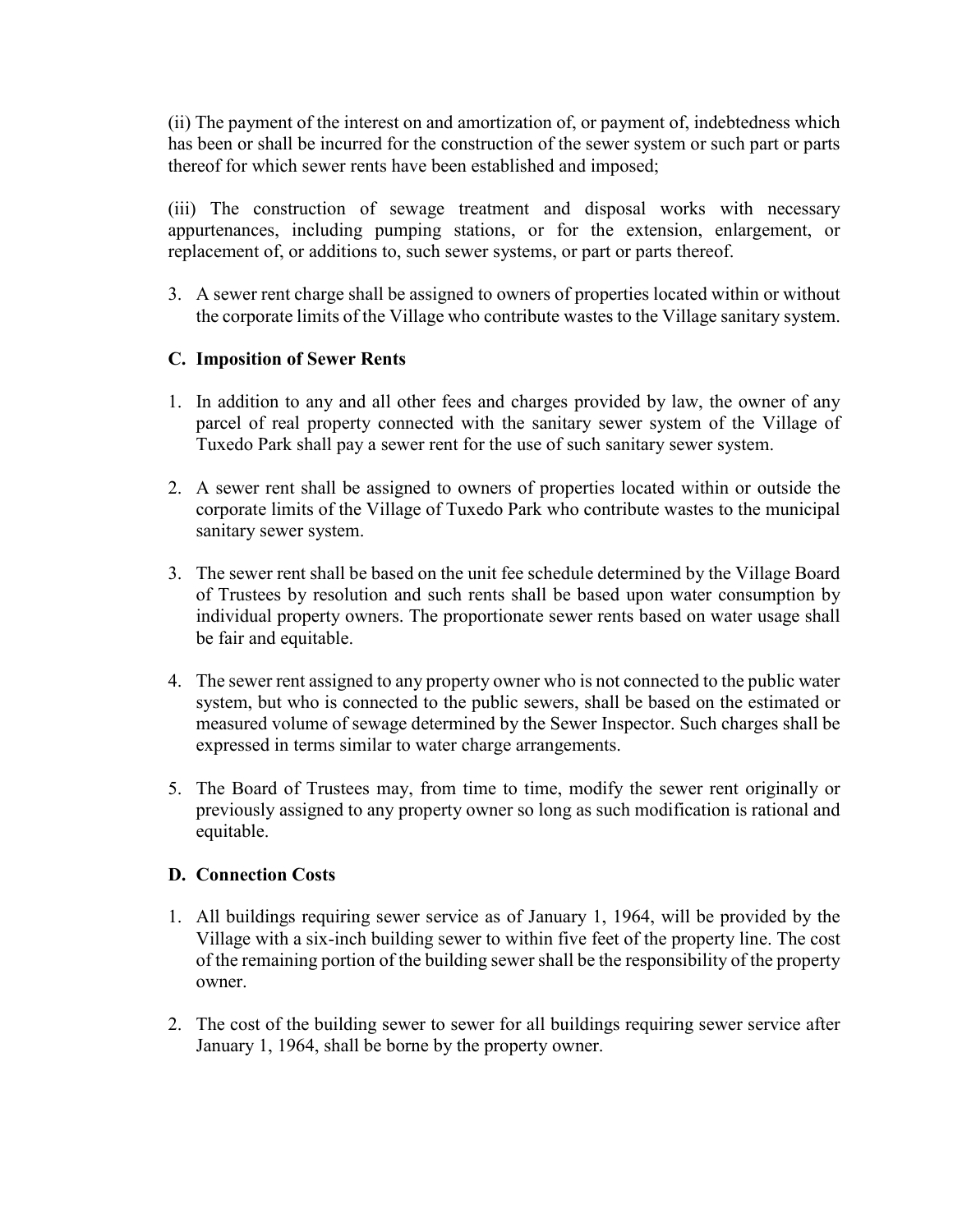- 3. Subdivisions developed after January 1, 1964 and utilizing any portion of the Village sewage works shall bear the cost of the installation of public sewers and building sewers in the subdivisions.
- 4. A sewer service charge for transportation, treatment and operation and maintenance costs shall be levied against property owners within such subdivisions.

### **E. Changes in Basis for Sewer Rents**

The Village reserves the right to change the basis for determining sewer rents.

### **F. Users not connected to public water system.**

- 1. The sewer rent assigned to any property owner who is not connected to the public water supply system, but who is connected to the public sewers shall be based on the estimated or measured volume of sewage determined by the Sewer Inspector.
- 2. The sewer service charge assigned to any property owner with both a public and private water supply whose contribution of sewage to the public sewers exceeds the volume of public water consumed by that owner, as evidenced by his or her water bill, shall be established by the Village. The basis for determining such sewer rent shall be the estimated or measured volume of sewage entering the public sewers.

### **G. Quarterly Billing**

Sewer service charges shall be billed quarterly.

### **H. Penalty for Nonpayment**

Each property owner of the Village of Tuxedo Park who shall owe to the Village a sewer rent or service charge for more than 30 days following the bill's date shall have added to such bill and shall pay in addition to the amount thereof a penalty for the first month following such period and an additional penalty for each month thereafter that the same remains unpaid. Said penalties shall be modified from time to time by resolution of the Board of Trustees.

### **I. Lien Upon Real Property**

Sewer service charges shall constitute a lien upon the real property served by sewers, and such lien is prior to every other lien or claim, except the lien of an existing tax, water rent or local assessment.

### **Section 4. Severability.**

If a court of competent jurisdiction determines that any clause, sentence, paragraph, subdivision, or part of this local law or the application thereof to any person, firm or corporation, or circumstance is invalid or unconstitutional, the court's order or judgment shall not affect, impair,